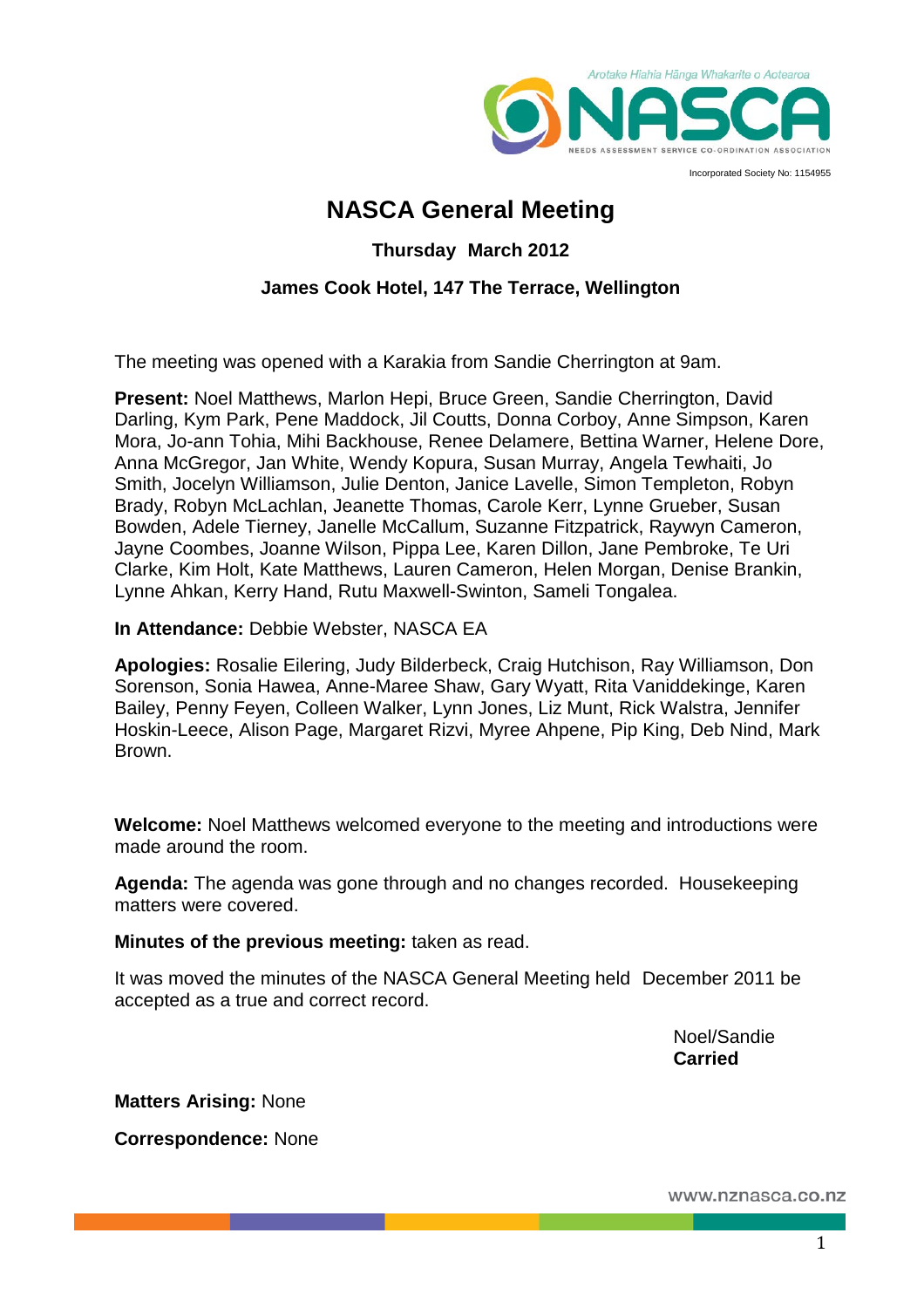

Incorporated Society No: 1154955

## **Financial Report:** circulated

It was moved the financial report be accepted as a true and correct record.

Marlon/David **Carried**

General Business

### **Presidents Report (circulated)**

*Executive Committee:* The Executive Committee has decided not to replace the vacancy on the Committee due to the resignation of Penny Feyen.

*AGM:* Request to consider names for nomination for the Executive Committee at the September AGM. There are three positions up for re-election. Noel indicated he would not be standing for re-election at the AGM.

*Workshop Training:* The Ministry of Health and NASCA working in partnership to develop a Training Workshop and a train the trainer programme for under 65 NASC, Ridca and Ridsas. Trainers will be selected from the NASC to be involved in training other NASC and MoH on key areas giving consistent advice on service delivery processes. The Training Workshops will be delivered in six different regions starting in early April.

*DHB NASC:* NASCA Executive met with the national secretary of the DHB portfolio managers and the older persons MoH representative late last year. Follow up has followed in an attempt to generate further traction with these two groups.

*Questions raised: (Q = question, R = response)*

Q. Is the NASCA Executive moving into a Board status, as the word 'board' keeps being interchanged with Executive?

R. It is an Executive Committee, with a Governance function.

Q. The Training Workshops – will they be cost neutral? No payment, what is the time commitment being asked?

R. There will be about six workshops held twice a year, focusing on guidelines and eligibility. The MoH and NASC trainers will develop the programme. Rachel Daysh will be leading the training with the NASC trainers. It will be an interactive training rather than a passive listening and watching. The purpose is for a national training to help with consistency.